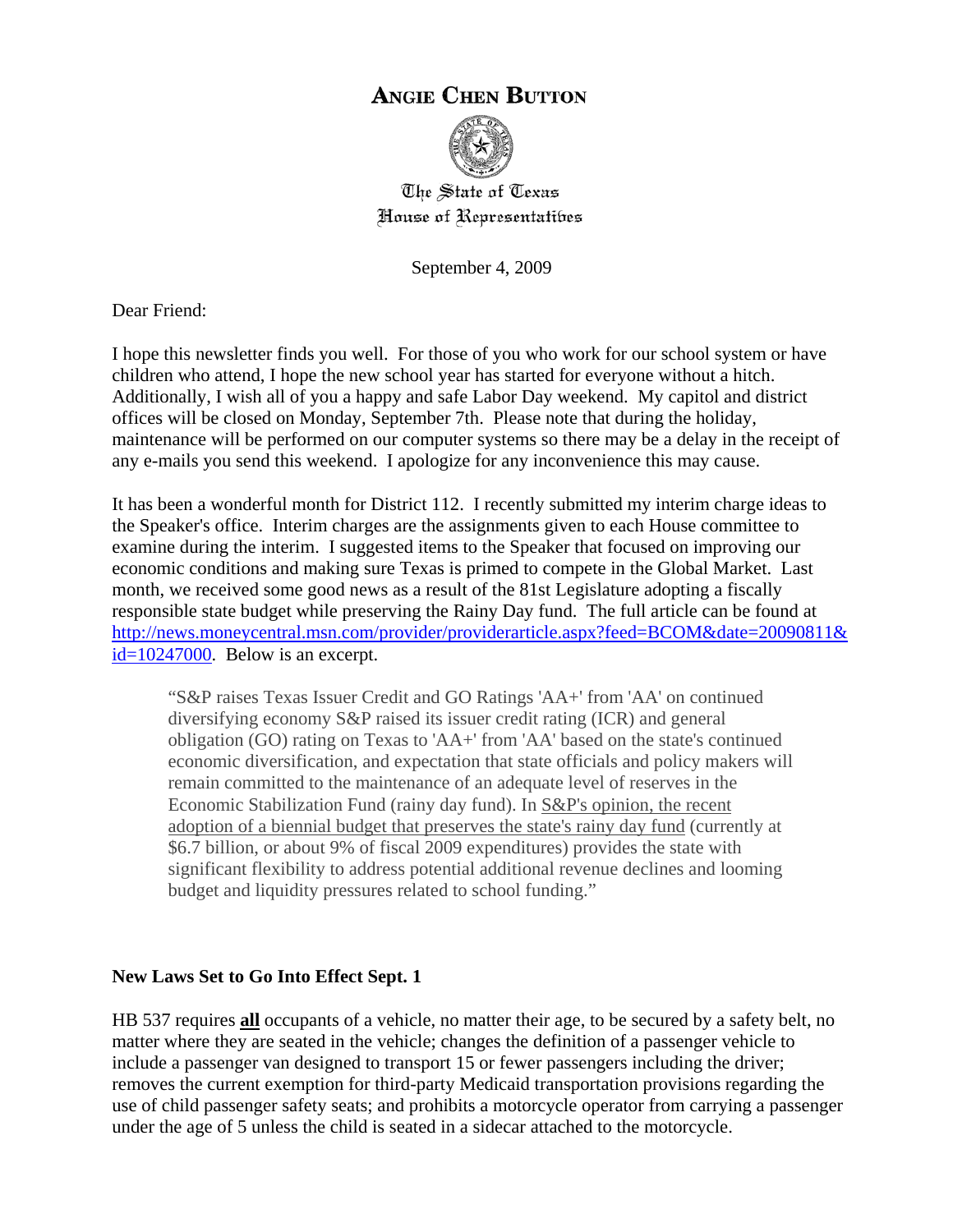SB 61 amends the existing statute regarding child passenger safety seats. The bill requires that any child younger than 8 years of age be restrained in an approved child passenger safety seat unless the child is at least 4 feet, 9 inches in height. The law becomes effective on Sept. 1, 2009, but tickets for this offense cannot be issued until June 1, 2010. Police officers are allowed to issue a warning before that date.

HB 55 makes it illegal to use a wireless communication device in a school zone unless the vehicle is stopped or a hands-free device is used. Cities or counties wanting to enforce this law must post a sign at the beginning of each school zone to inform drivers that using a wireless communications device is prohibited and the operator is subject to a fine. It is a defense to prosecution if the operator was making an emergency call.

HB 2730 increases the penalties for driving while intoxicated with a child passenger by adding an automatic driver license suspension period for first-time offenders and an increased suspension period for repeat offenders.

HB 2730 allows a new Texas resident to operate a vehicle without a Texas license for 90 days instead of the current 30. (This provision went into effect on June 19, 2009.)

HB 2012 creates two new punishment enhancements: a Class B misdemeanor if a person drives with a suspended license and without insurance; and a Class A misdemeanor if the person driving without insurance or a valid driver license has an accident and someone is seriously injured or dies as a result of that accident.

SB 129 authorizes neighborhood electric vehicles (NEVs) to be operated on roads with a posted speed limit of 45 miles per hour or less. The bill authorizes driver license holders to operate NEVs without having a motorcycle endorsement, clarifies that drivers and passengers in such vehicles are not required to wear helmets and specifies that enclosed three-wheeled vehicles as described in the bill are authorized to operate in preferential lanes.

# **Around the District**

I am happy to have attended many events around the district this month. I was pleased to have the opportunity to tour the Richardson YMCA and to speak at the Richardson Lion's club. I enjoyed the opportunity to meet the new RISD and GISD teachers during their new teacher receptions. Additionally, I attended an informative Congressional Forum hosted by the Dallas Regional Chamber of Commerce and was able to participate in a multicultural roundtable hosted by Congressman Sam Johnson. I also addressed the Dallas Chapter of the American Association of Attorney CPAs and appreciated meeting with the awardees at the Texas Instruments Foundation Innovation in STEM Teaching Awards Reception. Monday, I went to a Congressional Field Hearing on Healthcare Reform hosted by Congressmen Sam Johnson, Pete Sessions, Jeb Hensarling, and Joe Barton.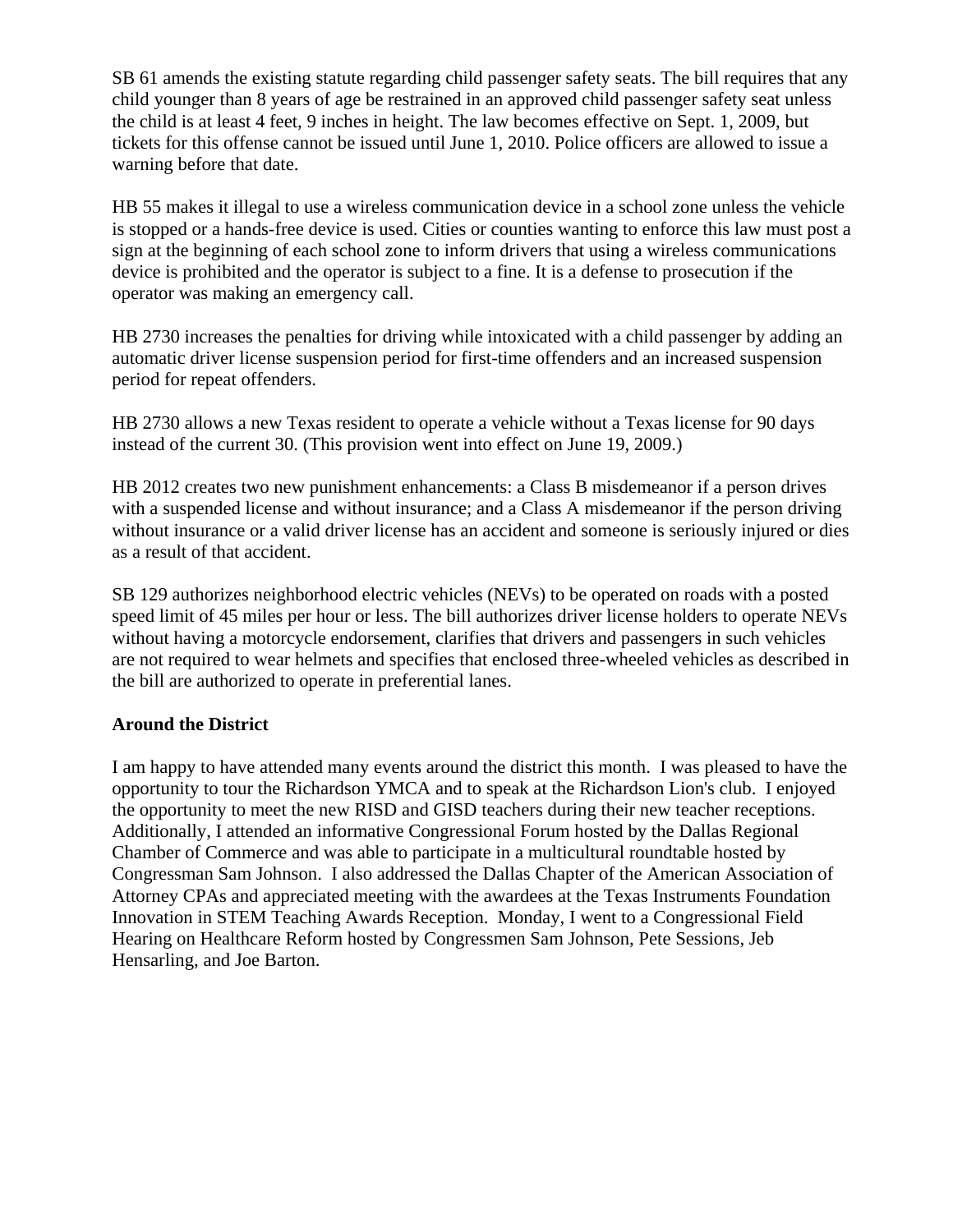

Representative Button with Kevin Cieszkowski (the 2009 STEM Fellow from Richardson ISD) and his spouse Jean Cieszkowski.

# **November 3rd Election**

The 81st Legislature passed eight joint resolutions proposing 11 amendments to the state constitution, and these proposed amendments will be offered for approval on the November 3, 2009, election ballot. For your information, ballot language for the proposed amendments can be found below. If you would like further information about any of these amendments, please contact my office.

# **Amendment No. 1**

*The constitutional amendment authorizing the financing, including through tax increment financing, of the acquisition by municipalities and counties of buffer areas or open spaces adjacent to a military installation for the prevention of encroachment or for the construction of roadways, utilities, or other infrastructure to protect or promote the mission of the military installation.* 

## **Amendment No. 2**

*The constitutional amendment authorizing the legislature to provide for the ad valorem taxation of a residence homestead solely on the basis of the property's value as a residence homestead.* 

## **Amendment No. 3**

*The constitutional amendment providing for uniform standards and procedures for the appraisal of property for ad valorem tax purposes.* 

## **Amendment No. 4**

*The constitutional amendment establishing the national research university fund to enable emerging research universities in this state to achieve national prominence as major research universities and transferring the balance of the higher education fund to the national research university fund.* 

# **Amendment No. 5**

*The constitutional amendment authorizing the legislature to authorize a single board of equalization for two or more adjoining appraisal entities that elect to provide for consolidated equalizations.* 

## **Amendment No. 6**

*The constitutional amendment authorizing the Veterans' Land Board to issue general obligation bonds in amounts equal to or less than amounts previously authorized.* 

# **Amendment No. 7**

*The constitutional amendment to allow an officer or enlisted member of the Texas State Guard or other state militia or military force to hold other civil offices.* 

# **Amendment No. 8**